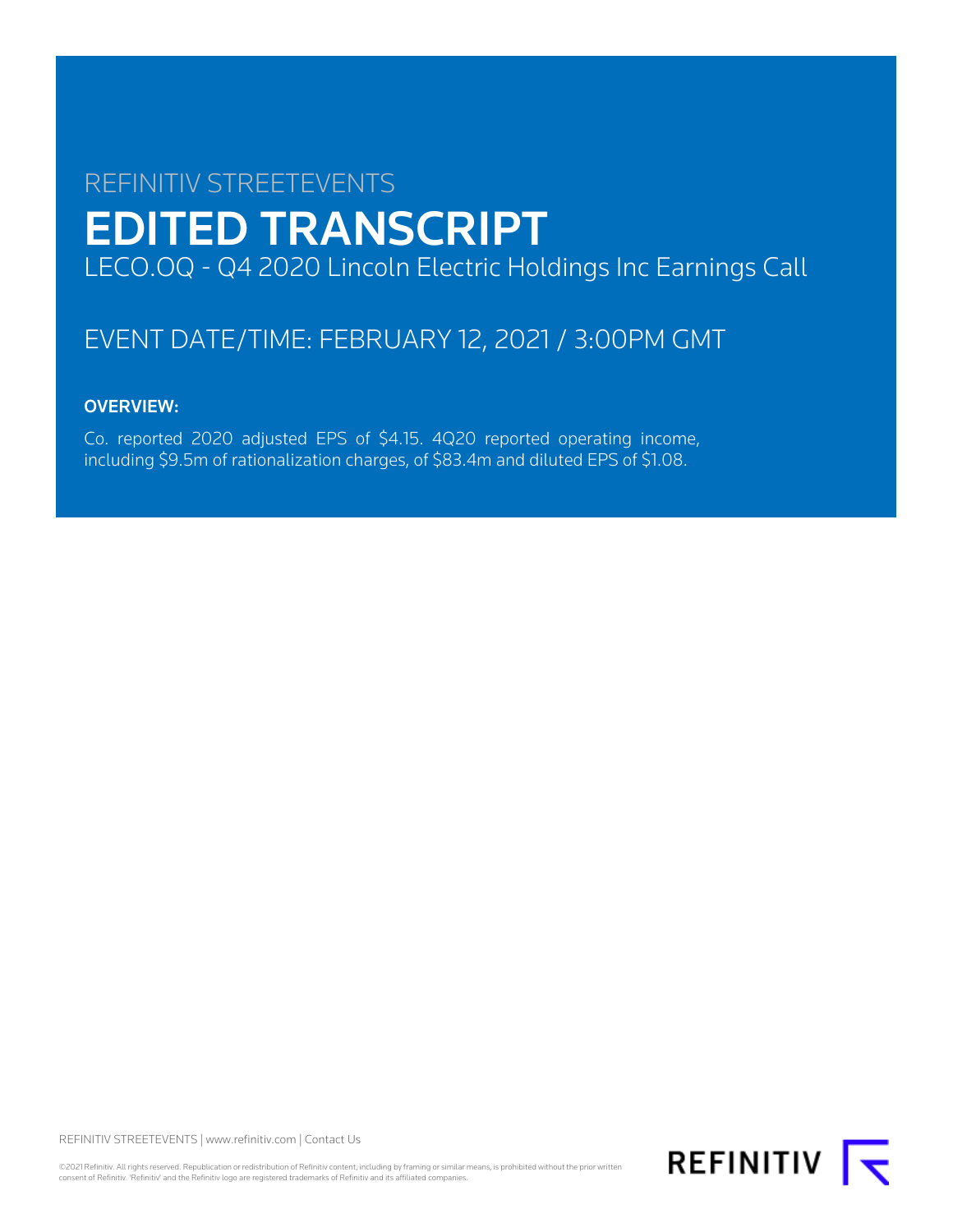#### **CORPORATE PARTICIPANTS**

**[Amanda H. Butler](#page-1-0)** Lincoln Electric Holdings, Inc. - VP of IR & Communications **[Christopher L. Mapes](#page-2-0)** Lincoln Electric Holdings, Inc. - Chairman, President & CEO **[Gabriel Bruno](#page-3-0)** Lincoln Electric Holdings, Inc. - Executive VP, CFO & Treasurer

### **CONFERENCE CALL PARTICIPANTS**

**[Christopher M. Dankert](#page-7-0)** Longbow Research LLC - Research Analyst **[Dillon Gerard Cumming](#page-10-0)** Morgan Stanley, Research Division - Research Associate **[Mircea Dobre](#page-8-0)** Robert W. Baird & Co. Incorporated, Research Division - Associate Director of Research and Senior Research Analyst **[Nathan Hardie Jones](#page-6-0)** Stifel, Nicolaus & Company, Incorporated, Research Division - Analyst **[Robert Cameron Wertheimer](#page-5-0)** Melius Research LLC - Founding Partner, Director of Research & Research Analyst **[Robert Stephen Barger](#page-12-0)** KeyBanc Capital Markets Inc., Research Division - MD and Equity Research Analyst **[Saree Emily Boroditsky](#page-4-0)** Jefferies LLC, Research Division - Equity Analyst **[Walter Scott Liptak](#page-11-0)** Seaport Global Securities LLC, Research Division - MD & Senior Industrials Analyst

#### **PRESENTATION**

#### **Operator**

Greetings, and welcome to Lincoln Electric 2020 Fourth Quarter Financial Results Conference Call.

#### (Operator Instructions)

<span id="page-1-0"></span>And this call is being recorded. It is my pleasure to introduce your host, Amanda Butler, Vice President of Investor Relations and Communications. Thank you. You may begin.

#### **Amanda H. Butler** - Lincoln Electric Holdings, Inc. - VP of IR & Communications

Thank you, Michelle, and good morning, everyone. Welcome to Lincoln Electric's 2020 Fourth Quarter Conference Call. We released our financial results earlier today, and you can find our release as an attachment to this call's slide presentation as well as on the Lincoln Electric website at lincolnelectric.com in the Investor Relations section.

Joining me on the call today is Chris Mapes, Lincoln's Chairman, President and Chief Executive Officer; and Gabe Bruno, our Chief Financial Officer. Chris will begin the discussion with an overview of our annual sales results and business trends, and Gabe will cover our fourth quarter financial performance in more detail. Following our prepared remarks, we're happy to take your questions.

Before we start a discussion, though, please note that certain statements made during this call may be forward-looking, and actual results may differ materially from our expectation due to a number of risk factors. A discussion of some of the risks and uncertainties that may affect our results are provided in our press release and in our SEC filings on forms 10-K and 10-Q. In addition, we discuss financial measures that do not conform to U.S. GAAP. A reconciliation of non-GAAP measures to the most comparable GAAP measure is found in the financial tables in our earnings release, which again is available in the Investor Relations section of our website at lincolnelectric.com.

And with that, I'll turn the call over to Chris Mapes. Chris?

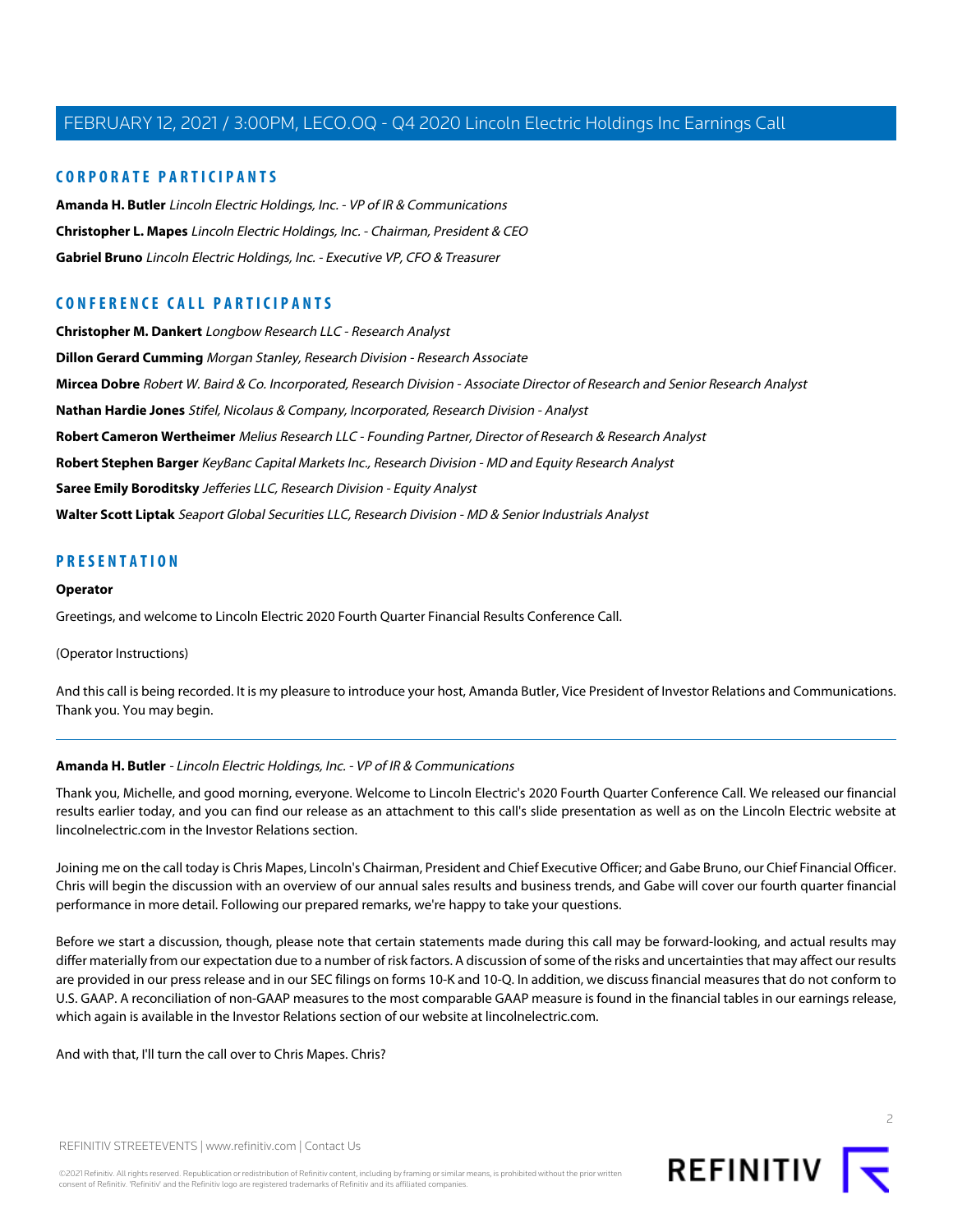#### <span id="page-2-0"></span>**Christopher L. Mapes** - Lincoln Electric Holdings, Inc. - Chairman, President & CEO

Thank you, Amanda. Good morning, everyone. I'm pleased to report that we ended a challenging year with good recovery momentum and solid positioning for growth in 2021. At Lincoln Electric, we're guided by the golden rule, treating others as you would like to be treated. The challenges of 2020 exemplified how we live our values and lead our company. We remain committed to delivering for our customers as an essential business. We focused on supporting ONE another internally and executing on our higher standard 2025 strategy to drive long-term value for all of our stakeholders.

In 2020, I'm proud to report, we achieved record safety and environmental performance. We safeguarded wages, benefits and bonus programs to minimize the impact of COVID-19 on our employees. We amplified our community engagement and outreach. We were recognized for our initiatives and our culture, being named as a top global employer in 2020 and we're again named as one of the world's most ethical organizations by ethisphere.

Turning to Slide 4. Solid recovery momentum of an April trough resulted in a 12% decline in 2020 organic sales. By aggressively deploying our Lincoln cost savings playbook early in the year and executing on planned permanent cost reduction initiatives, we achieved \$88 million of cost saving benefits. These actions, combined with lower incentive compensation, largely offset the impact of lower sales. Our adjusted operating income margin compressed 50 basis points to 12.4% in 2020. Adjusted earnings per share declined approximately 12% to \$4.15, but represented our third highest earnings performance in our history. We achieved return on invested capital at 17.7% and strong cash flows from operations, free cash flow and 117% cash conversion. We also continued to return cash to shareholders in 2020 to \$113 million in share repurchases and the 25th consecutive increase in our dividend program.

Looking at demand trends in the fourth quarter on Slide 5. We achieved good sequential demand improvement in our 2 welding segments as end markets continue to recover in the fourth quarter. We saw ongoing recovery in all geographic regions and across most end sectors.

Geographically, Asia Pacific improved to a low single-digit percent decline; Europe improved to a low to mid single-digit percent decline; and North America declined narrowed to a high single-digit percent rate in the fourth quarter. Globally, Consumable and Equipment organic sales improved with Consumable demand exceeding Equipment for the first time in 2020. As expected, automation weakened to a mid-teens percent decline and was at or near trough levels as an acceleration in fourth quarter automation orders will translate to growth for that portfolio by mid-2021. We are encouraged by these trends and the opportunity to benefit from the resumption of capital spending.

Looking at end markets, approximately 50% of our fourth quarter sales were from growing end sectors, up from 45% in the third quarter. General industries and transportation automotive grew in the fourth quarter, and heavy industry sales declines narrowed as demand started to improve in that market. We would expect oil and gas, which is approximately 15% of sales to remain challenged through 2021.

Moving to Slide 6. Looking at January, I'm pleased to report that order rates have continued to improve across all segments, and we expect first quarter organic sales to be flat to modestly higher compared with prior year levels. While we remain cautious on conditions given customer supply chain risks and general COVID-19 uncertainties, current demand trends suggest high single-digit organic sales growth for 2021.

Our cost savings actions yielded \$28 million of benefits in the fourth quarter, and we exited the year with a \$12 million per quarter run rate in permanent cost savings. As conditions improve in 2021, we would expect temporary cost savings to ease as we service growth. We continue to expect incremental cost savings for full year 2021 of \$25 million to \$30 million, primarily from permanent cost actions, and these benefits will substantially occur in the first half of the year. We are seeing in 2021 from rising labor and raw material costs. We expect higher labor costs to be offset by the incremental cost savings. Pricing actions will mitigate raw material and freight inflation, and we anticipate achieving neutral to positive price costs for the full year.

We have already issued price increases globally and are preparing further pricing actions to address these inflationary pressures across our markets. Given our assumption for high single-digit percent organic growth, we expect our incremental margin will average in the mid- to high 20% range for full year 2021. While we expect to continue to operate the business through an uncertain COVID environment through much of 2021, we are encouraged by our growth prospects as markets rebound. We're confident in our strategy, the strength of our balance sheet and our team's ability to deliver sales, profit and earnings growth this year.



©2021 Refinitiv. All rights reserved. Republication or redistribution of Refinitiv content, including by framing or similar means, is prohibited without the prior written consent of Refinitiv. 'Refinitiv' and the Refinitiv logo are registered trademarks of Refinitiv and its affiliated companies.

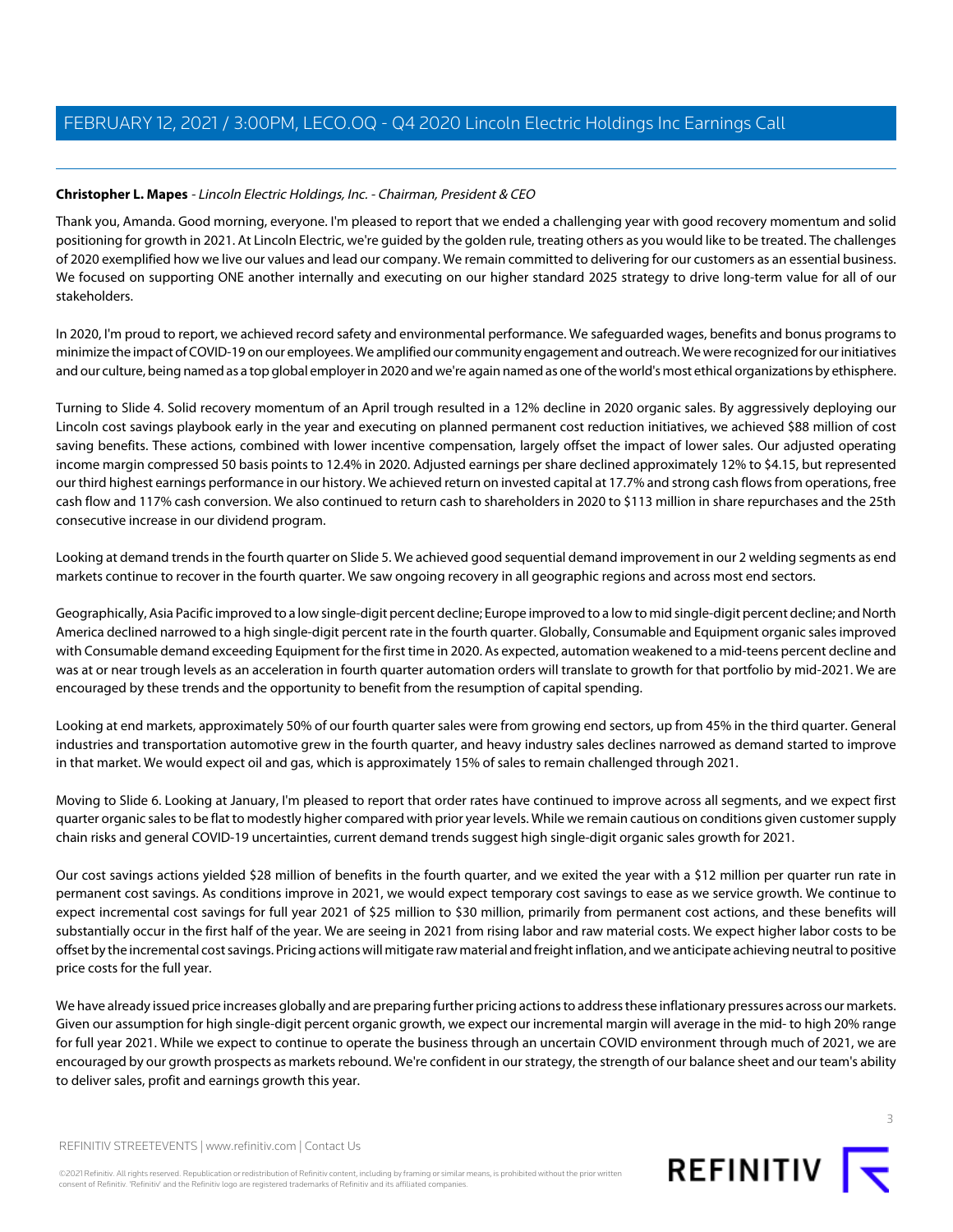And now I'll pass the call to Gabe to cover fourth quarter financials in more detail.

#### <span id="page-3-0"></span>**Gabriel Bruno** - Lincoln Electric Holdings, Inc. - Executive VP, CFO & Treasurer

Thank you, Chris. Moving to Slide 7. Our consolidated fourth quarter sales declined 5.8%, as a 2% benefit from price was offset by 7.6% lower volumes and 20 points of an unfavorable impact from foreign exchange. Our gross profit margin increased 30 basis points to 33% as benefits from cost reduction actions and price management offset lower volumes. Price/cost was positive in the quarter.

Our SG&A expense declined 8.7% or \$13 million, reflecting savings from cost reduction actions, which was partially offset by approximately \$3 million in higher incentive compensation. SG&A as a percent of sales decreased 60 basis points to 19.7%. We expect 2021 SG&A expense to increase due to higher wage and incentive compensation. Reported operating income increased 90 basis points to \$83.4 million or 12% of sales.

Operating income results included \$9.5 million of rationalization charges. Excluding special items, adjusted operating income (technical difficulty) increased 1.5%, a 100 basis point increase versus the prior year. Adjusted operating income benefited from \$28 million in cost savings. Our fourth quarter effective tax rate was 19.8% due to our mix of earnings and discrete items. This compares with 20.6% in the prior year period. We expect our full year 2021 effective tax rate to be in the low to mid-20% range, subject to the mix of earnings and anticipated extent of discrete tax items.

Fourth quarter diluted earnings per share increased 4.9% to \$1.08 compared with \$1.03 in the prior year. Excluding special items, adjusted diluted earnings per share increased 7.8% to \$1.24.

Now moving to our reportable segments on Slide 8. The Americas Welding segment's fourth quarter adjusted EBIT declined 7.7% to \$69.2 million. The adjusted EBIT margin increased 60 basis points to 16.7% from benefits of cost reduction actions and lower discretionary spending. Americas Welding organic sales declines narrowed to 11.2%, reflecting growth in general industries, relatively steady year-over-year demand in the transportation automotive industry and improving trends in heavy industries. Energy end markets remain challenged.

Moving to Slide 9. The International Welding segment's adjusted EBIT increased 31.7% to \$15.3 million. The adjusted EBIT margin increased 170 basis points to 6.9% on the benefits of cost reduction activities and lower discretionary spending. Organic sales decreased 2.9%, reflecting ongoing recovery in key European end sectors and modest growth in Asia Pacific, which was led by strong growth in China where we have a larger concentration in automotive and in heavy industry.

Moving to the Harris Product Group on Slide 10. Fourth quarter adjusted EBIT increased 25.4% to \$13.4 million. Adjusted EBIT margin increased 110 basis points to 14.2% due to strong growth in the retail channel, price management and cost reduction actions. Organic sales increased 18%, primarily from the continued strength in the North American retail channel and price increases due to rising commodity costs, and in particular, silver and copper.

Moving to Slide 11. We generated \$136 million in cash flows from operations, a fourth quarter record and a 152% cash conversion ratio from strong free cash flow. Working capital improved sequentially and remained intentionally elevated to support the recovery. We expect our working capital ratio to improve through 2021. We strengthened our liquidity position to \$737 million in the fourth quarter and maintained a strong investment-grade profile balance sheet with no near-term debt maturities.

Looking ahead to 2021, we expect strong cash flow generation and cash conversion in excess of 90%.

Moving to Slide 13. We pursued our disciplined capital allocation strategy. We invested \$22 million in capital spending and returned \$29 million to shareholders through our dividend program during the quarter. Looking ahead to 2021, given the strength of cash flows, we expect to prioritize our uses of cash on growth. Our capital spending is expected to be in the range of \$65 million to \$75 million, and we are maintaining an active M&A program that supports our higher standard 2025 strategy.

We also remain committed to returning cash to shareholders through our dividend program with a 4.1% higher payout rate and through share repurchases on an opportunistic basis.



REFINITIV STREETEVENTS | [www.refinitiv.com](https://www.refinitiv.com/) | [Contact Us](https://www.refinitiv.com/en/contact-us)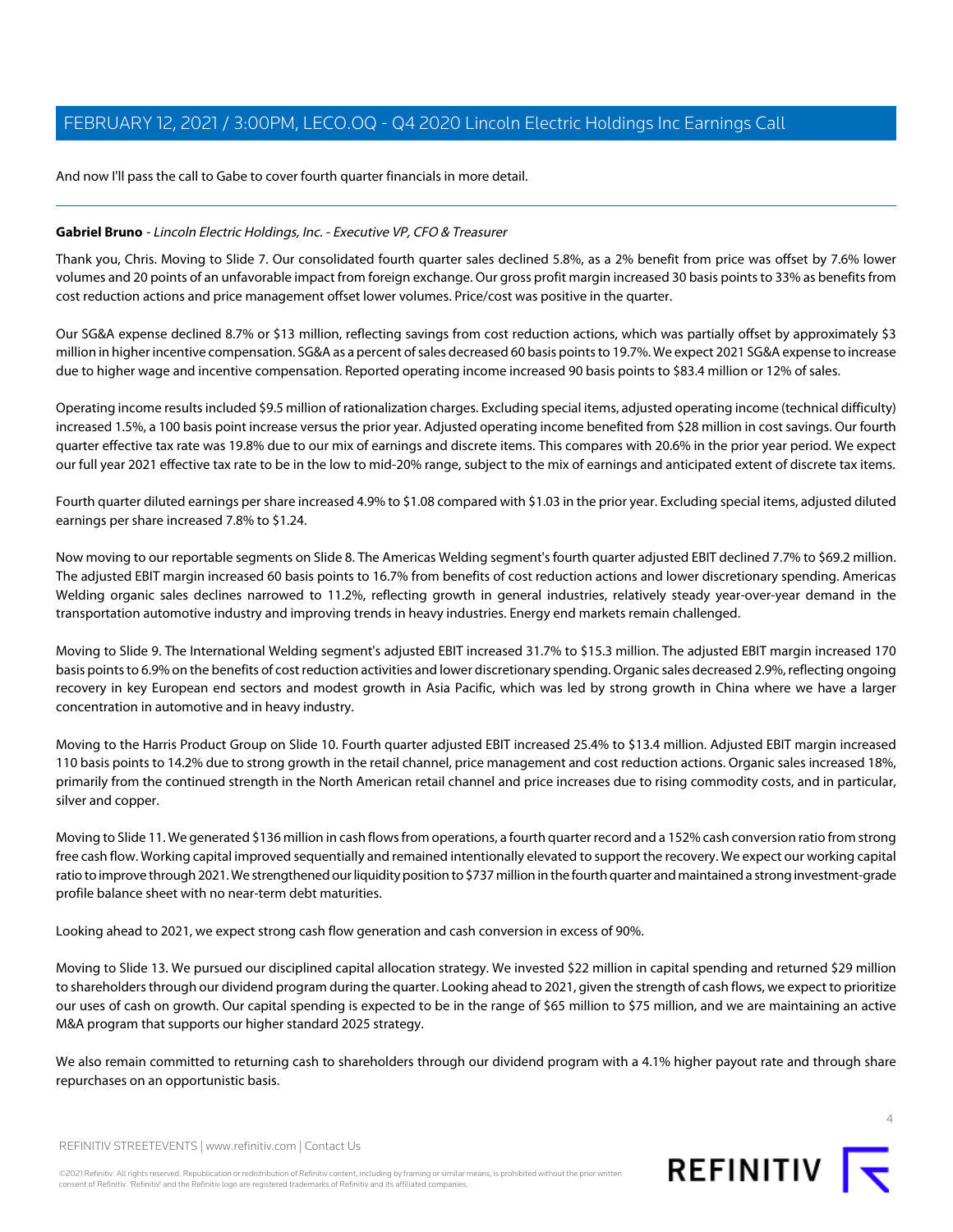With that, I would like to turn the call over for questions.

## **QUESTIONS AND ANSWERS**

#### **Operator**

(Operator Instructions)

<span id="page-4-0"></span>Our first question comes from the line of Saree Boroditsky with Jefferies.

#### **Saree Emily Boroditsky** - Jefferies LLC, Research Division - Equity Analyst

So you gave guidance of high single-digit growth in 2021. We appreciate that. But could you just help us understand how much of this is price versus volume? And is this guidance pretty similar across the segments? Or is there anywhere where you see higher or lower growth?

#### **Gabriel Bruno** - Lincoln Electric Holdings, Inc. - Executive VP, CFO & Treasurer

Yes. Saree, nice to speak to you today. Inherently, we are -- as Chris mentioned, we did announce some price increases. But at this point, we expect most of that high single-digit growth to come from volume increases. And as we progress through the year, as you know, we dropped in the second quarter. So we'll see more accelerated growth here during that time frame where we're anniversarying the impact of the pandemic. But that's the profile of where we see growth for this year.

#### **Saree Emily Boroditsky** - Jefferies LLC, Research Division - Equity Analyst

So as you put in price -- additional price increases, will that be upside to your current guidance?

#### **Gabriel Bruno** - Lincoln Electric Holdings, Inc. - Executive VP, CFO & Treasurer

Yes. It would be.

#### **Saree Emily Boroditsky** - Jefferies LLC, Research Division - Equity Analyst

Perfect. And then just one last thing on cash, you put out guidance for over 90% cash flow conversion in 2021. I know you're coming off a strong cash generation year, but you typically average closer to 100%. So is there any reason that you would expect to be less than that in 2021?

#### **Christopher L. Mapes** - Lincoln Electric Holdings, Inc. - Chairman, President & CEO

Yes, Saree, this is Chris. And look, I think the real challenge that we see with it is really twofold. First is it's not uncommon when we're migrating into this point in the cycle where we see this type of growth, that we're actually utilizing more cash to be able to support that growth within the business. And then the second element, which is really driving maybe a slightly more conservative model on cash as we look at 2021 is that these supply chain challenges that are out there in the marketplace. And we believe that those are going to exist for a considerable period of time. And because of that, we sent directions out to our operating units around the world to ensure that they're doing what they can to make sure our supply chain is resilient and that we have the parts and components and products that we need to drive our solutions to the marketplace, which probably will also increase some of our inventory levels throughout various times through the year.

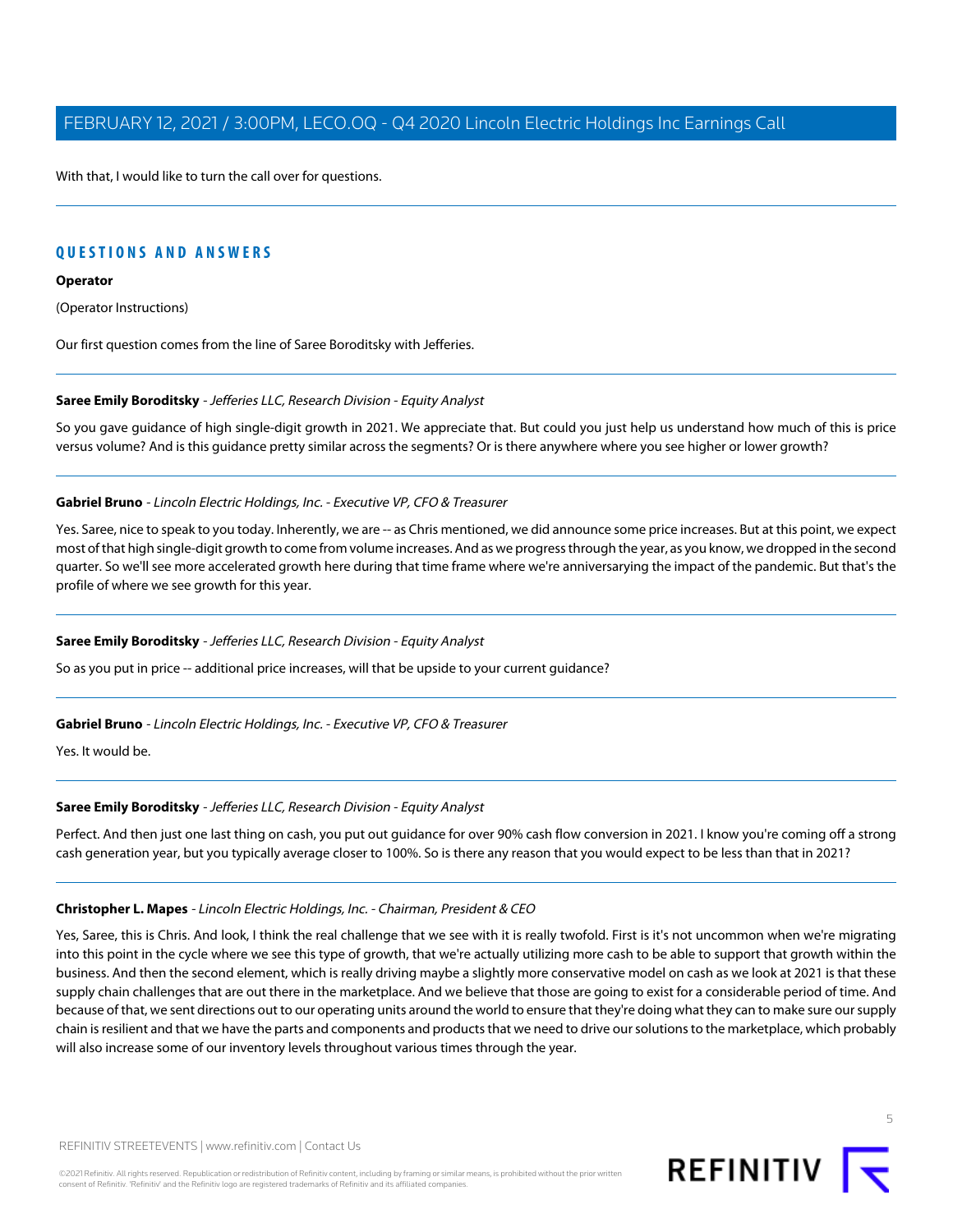And at this point in time, we just don't have great visibility. So as we've thought about our cash utilization for the year, really those are the 2 drivers, not uncommon for us to be slightly under the target at this point in the cycle and servicing growth. And then the challenges with the supply chain have made us even a little bit more conservative.

#### **Gabriel Bruno** - Lincoln Electric Holdings, Inc. - Executive VP, CFO & Treasurer

I just add on, Saree -- Saree, I was just going to add. We ended the year at 5 days, about 5 days more in inventory, and that's intentional. And as Chris mentioned, there's just so much uncertainty in dealing with the pandemic and also supply chain risk that we feel it's just wise to continue to maintain a higher level of inventories.

#### **Operator**

<span id="page-5-0"></span>And our next question comes from the line of Rob Wertheimer with Malius Research.

#### **Robert Cameron Wertheimer** - Melius Research LLC - Founding Partner, Director of Research & Research Analyst

I know this is a tumultuous year, and you all managed through it very well. I wonder if you can speak to the underlying progress in International/Europe on whether you think you're gaining traction there on maybe market share dynamics or otherwise? Just how do you think that's come along and looks for the next couple of years? And maybe just to even broaden it out a bit, how much of the operating system that makes you guys so special is ported over to Europe and can be? And I'll stop there.

#### **Christopher L. Mapes** - Lincoln Electric Holdings, Inc. - Chairman, President & CEO

Yes. Look, thanks for the question, Rob. I would say I'm just enormously proud of the progress that our teams have made in the international business and especially in the European business over the last 12 to 24 months. I think that because of the deliberate approach that we've taken there, we had already started to work on a host of structural cost improvements in that market and that was pre-pandemic. And then certainly, those cost improvements assisted us as we were moving throughout 2020 with the performance of the business. Now that team is still very focused on driving double-digit operating profit levels of performance, and we've said for a while that, that was our target. And then once we set that target, we'd be talking to our shareholders about our next step as it relates to the higher standard 2025 strategy for that business. We've made good progress.

And as I think I've said on the call over the last few quarters, that progress has been made in many areas in the business. The most important focus for us has been in the customer service metric. And what are we doing to ensure that we have the solutions in the right place for our customers across that broad portfolio, across those markets. Even during the challenges of the supply chain with the pandemic, our customer service metrics in both our consumables and equipment portfolio stayed very resilient. And we want to make sure that, that market knows that we're there for them as their supplier of choice.

To your question is, are we starting to regain share in the market? I believe for a long time that share doesn't shift quickly. It's something that you need to go capture and then you need to be able to hold on to, and that will show up over a longer set of quarters as it relates to our international business. But I'm confident that they're performing well and that we're on the right path with improvements in international.

#### **Operator**

And our next question comes from the line of Nathan Jones with Stifel.

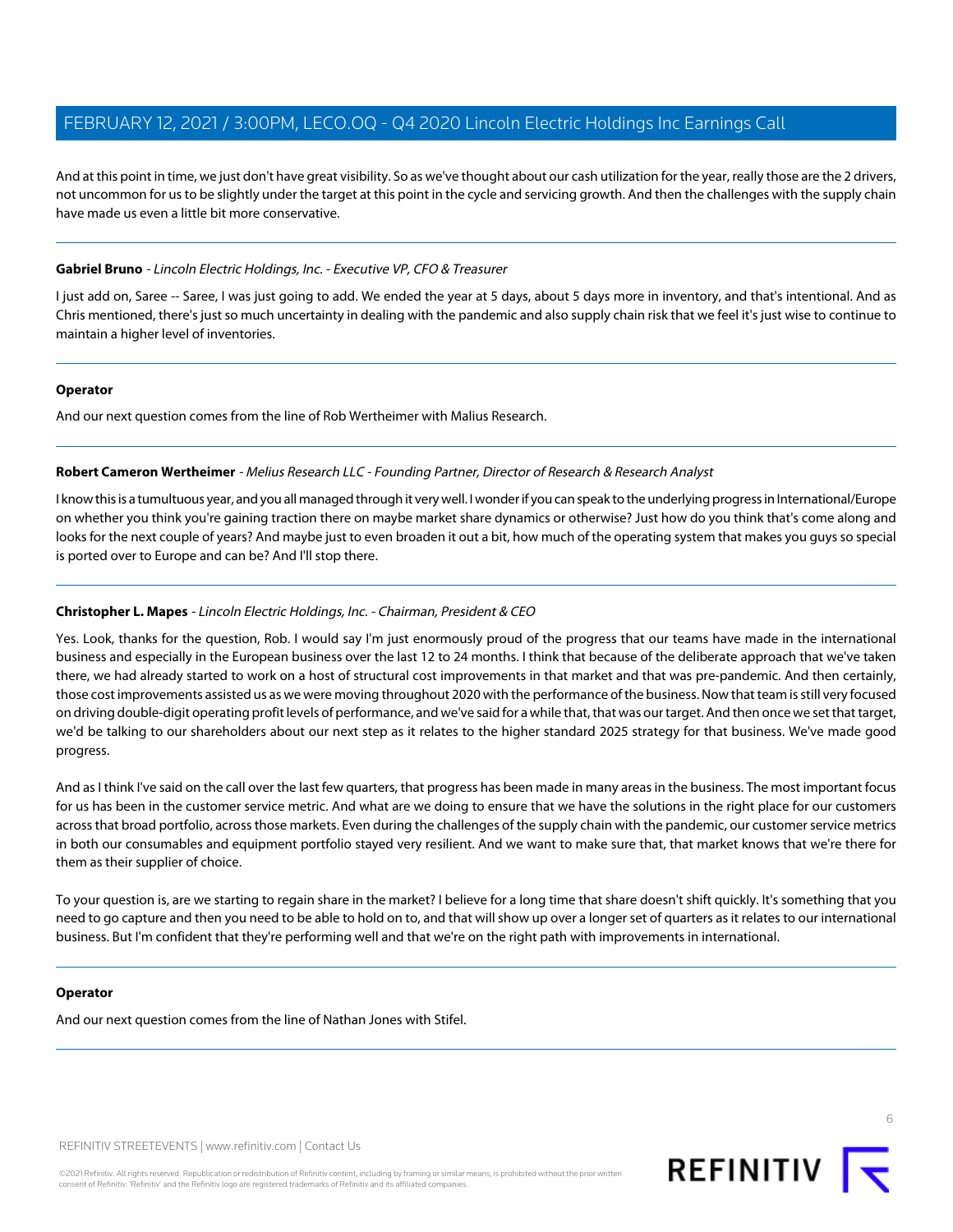#### <span id="page-6-0"></span>**Nathan Hardie Jones** - Stifel, Nicolaus & Company, Incorporated, Research Division - Analyst

Just wanted to follow-up on the price cost equation here. Speaking back to 2018 . And if I recall correctly, there was a lag between pricing getting through and costs going up and some short-term margin pressure there. Is that something that you maybe expect to see over the next quarter or 2? Or have there been more proactive price increases taken this time then they were last time? And if there's anything that's changing your pricing model that allows you to gain that pricing more quickly now than you did a few years ago?

#### **Christopher L. Mapes** - Lincoln Electric Holdings, Inc. - Chairman, President & CEO

Well, Nathan, we've been very good historically at managing price cost. But I agree with your assessment that, quite frankly, many times, there has been a lag by a quarter or 2 in that recovery. And I would share with you that I believe that the risks associated with that are pretty significant as we think about the business moving into 2021. And it's not so much about the cycle that we saw in 2018, but I'll take you a little further back to maybe the cycle that many of us managed through in the early 2000s and 2004, where we see rapid escalation in raw material costs, freight costs, packaging costs, and it's really coming in from a host of areas within the business. And it's really probably going to be one of those cyclical environments that might require multiple activities from a commercial perspective to address that, which also then creates more challenges associated with lag.

But look, I've got great confidence in our team and our ability to understand those issues and the ability for us to ensure we get recovery and that we perform in that cost price analysis. But I do think as it relates to the lag, there will be some challenges that we'll be working through throughout the year.

#### **Nathan Hardie Jones** - Stifel, Nicolaus & Company, Incorporated, Research Division - Analyst

Fair enough. And then my follow-up question on the automation business. You guys have been pretty clear that the second half of 2020 was going to be challenged just based on order patterns earlier in the year, talking about increased orders now to drive growth beginning in the middle of 2021. Can you talk a little bit more about the velocity of things moving through the automation pipeline? And any impact that you would expect that to have that -- that lower automation revenue had on margins in the fourth quarter, please?

#### **Christopher L. Mapes** - Lincoln Electric Holdings, Inc. - Chairman, President & CEO

Well, it certainly was a drag on our margins in the fourth quarter in our Americas business. But I would tell you that as I think about the order improvements we saw in the fourth quarter, it was a solid quarter for our automation business in orders. I'd like to see us begin to continue to replicate that as we're migrating into early 2021. I do think that the further removed we are from the economic disruption of Q2 with the pandemic, where many people saw a significant drop in their business results and probably many people made decisions around conserving capital, that the further we are removed from that. And as we begin to see what, I believe, Lincoln Electric will see with the organic growth driving back into the industrial markets. And that automation business for Lincoln Electric is very central to the North American market that we'll begin to see more capital spend and really believe that, that business has troughed out in the back half of the year and in Q4 and like the order results that we had in Q4.

So I think positive signs as we had expected with the business. And now we just need to see some continuance of that activity and that order activity as we're migrating into the early parts of 2021. But a lot of positive signals.

#### **Nathan Hardie Jones** - Stifel, Nicolaus & Company, Incorporated, Research Division - Analyst

Could you share the order growth in automation in fourth quarter?

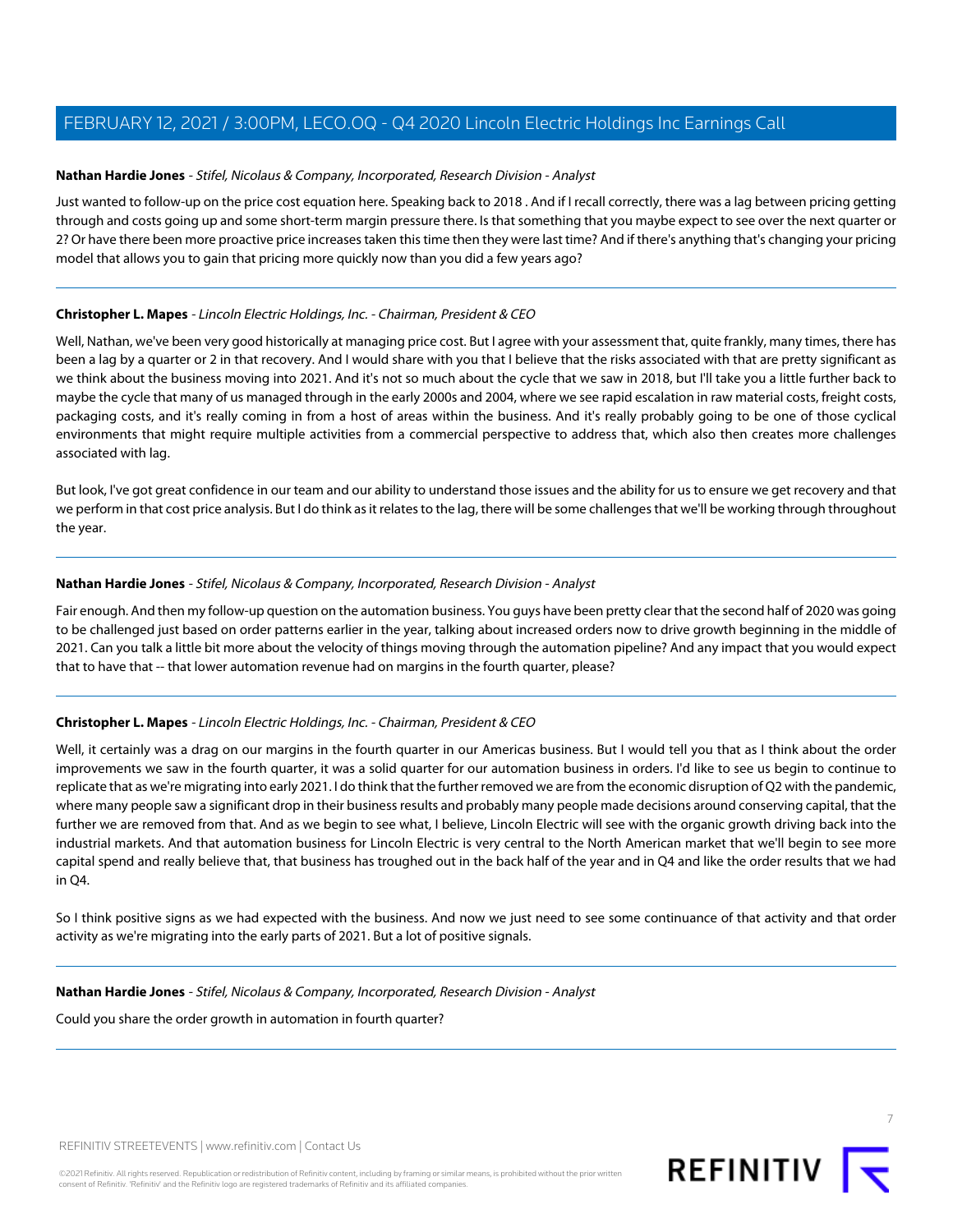#### **Gabriel Bruno** - Lincoln Electric Holdings, Inc. - Executive VP, CFO & Treasurer

I'll just comment, Nathan. So it was a step change to the positive. Choppy, though, you still have activity that's choppy, but I would just expect that we'll see contributions to revenues by mid part of 2021. We have a lag in our automation business of between 3 to 6 months, but we're pretty optimistic on what we see.

#### **Operator**

<span id="page-7-0"></span>And our next question comes from the line of Chris Dankert with Longbow Research.

#### **Christopher M. Dankert** - Longbow Research LLC - Research Analyst

Kind of sticking on automation. Curious, is there any -- when you look at the order book and kind of what's percolating now, are there any opportunities or orders outside of automotive? I mean, have we seen heavy industry come back to the table? Are there other opportunities to kind of chase down? Or is it really still very automotive-centric here?

#### **Christopher L. Mapes** - Lincoln Electric Holdings, Inc. - Chairman, President & CEO

Chris, I think that's really going to be one of the interesting dynamics associated that comes out of the pandemic. I really think the pandemic is going to challenge many industries, maybe beyond the concentration that we've traditionally seen in automotive to really start to expand into the automation field because the challenges associated with keeping employees safe, the challenges associated with supply chains, which have been just exacerbated with the pandemic impact all industries.

And I will tell you that our order book improvement in Q4 was not automotive-centric relative to increases that we had. A matter of fact, a couple of the very large projects that we have were non-automotive. So we are seeing that divergence from just seeing more of that activity around automotive. Automotive is still strong for us. I don't want to imply that there's not automotive in the book, there is. But quite frankly, we're continuing to see that. And I believe as we see improvements in the heavy industry market that, that general industry's piece will continue to climb as we move through 2021 and 2022 also. Those particular industries have always been prevalent in automation, and I think that they'll start to recover as they make improvements in their CapEx spending moving in the early part of the cycle.

But again, I think the pandemic and the disruption of the pandemic is only going to amplify the utilization of automation across the broad industrial segment space and probably over the longer term, minimize the concentration that businesses see today around automotive and automation.

#### **Christopher M. Dankert** - Longbow Research LLC - Research Analyst

Got it. And thanks so much for the -- go ahead.

#### **Gabriel Bruno** - Lincoln Electric Holdings, Inc. - Executive VP, CFO & Treasurer

I was just going to say, Chris, maybe just to add to what Chris just said. If you remember that heavy industry cycle kind of peaked out in the early part of 2019. And we kind of went through the cycle throughout the year and then the pandemic hit, so that pullback on capital investment. But as you monitoring the markets, there's just more favorable expectations to progress in the heavy industries throughout 2021. When you look at ag, mining, construction. And so we're optimistic in the back half of the year more so on where heavy industries could turn. But still, we'll be comparing to kind of the low part of the cycle when you go back to 2019.

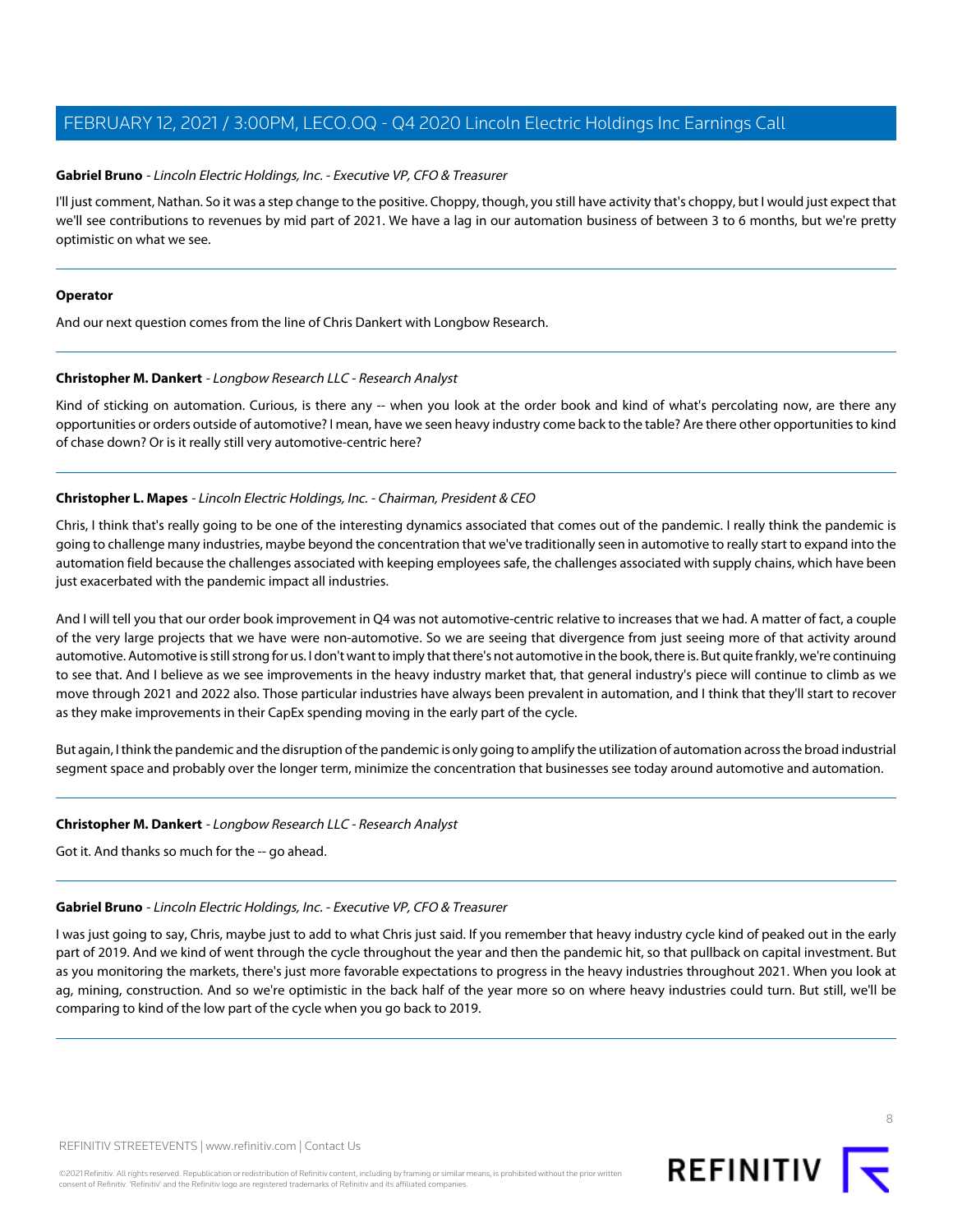#### **Christopher M. Dankert** - Longbow Research LLC - Research Analyst

Got it. Got it. Thanks for the color. I mean it just sounds like that's a very interesting opportunity out there besides auto, so glad to hear you're on the same page. And I guess heading into the first quarter here, a lot of moving parts. Obviously, we've got the \$5 million, \$6 million from temporary costs rolling off from what you guys did in 2020, kind of offset by the permanent savings you've been executing on all throughout the year, I guess. Can you kind of level set us on what you were looking for in terms of SG&A cost into the first quarter? Do we kind of come back into that low mid-40 -- \$140 million range at this point?

#### **Gabriel Bruno** - Lincoln Electric Holdings, Inc. - Executive VP, CFO & Treasurer

Well, just, Chris, I think about it more broadly than that. When you look at our trends and the impact of structural changes, I mean, we're at that \$12 million run rate. And last year's first quarter, we didn't have have any permanent cost savings in the first quarter. And then on the temporary side, we had disclosed 6 . So we'll have last temporary savings in the first quarter, but and I'm really going to start migrating our conversations into incrementals. And so we should stay. We're still operating in the pandemic environment. So we'll continue to maintain a level of cost savings into the first quarter. But really, as we're looking to the full year, look at the incrementals as we've highlighted, that mid- to high 20s with some noise throughout the quarters with all the comparables being choppy compared to 2020's quarters.

#### **Christopher L. Mapes** - Lincoln Electric Holdings, Inc. - Chairman, President & CEO

Chris, just as a follow-up to that first question on automation. I mean, one of the advantages that Lincoln Electric has with our balance sheet profile is look that automation business, not only am I happy to start to see that we believe we're migrating towards growth, but it's an area that we still want to invest in. And when we look at our higher standard 2025 strategy, that's a business that we want to continue to identify acquisitions, identify other growth markets for us to be able to continue to build out that business. So I think it can be a catalyst for us as we're moving through '21 and '22.

#### <span id="page-8-0"></span>**Operator**

And our next question comes from the line of Mig Dobre with Baird.

#### **Mircea Dobre** - Robert W. Baird & Co. Incorporated, Research Division - Associate Director of Research and Senior Research Analyst

I want to go back to your comments on pricing and the fact that the guidance doesn't seem to embed a whole lot of pricing upside. And frankly, I guess, I'm wondering why that is at this point, right? I mean it's pretty clear that raw materials are going up. Chris, you talked about the 2000 -- I mean, the 2000, you guys had fantastic pricing is high single-digit pricing. So I guess I'm wondering, is it simply a factor of conservatism and the way you're structuring the guidance? Or is there more uncertainty than normal in the way you're kind of thinking about your ability to push price?

#### **Christopher L. Mapes** - Lincoln Electric Holdings, Inc. - Chairman, President & CEO

Well, Mig, first, thanks for the question. Look, I can assure you, it's not any lack of confidence in our ability to drive recovery of cost pressures within our business. I think we've got a historical ability to show that our model is very effective at that recovery. Again, at times, there are some lags associated with it, but we're effective in being able to manage it.

As it relates probably more directly to your question, I would tell you that we're early in that cycle. As I mentioned in my comments, I'm beginning to feel like this is like those early 2000s, and we may see multiple challenges associated with commodity and other structural cost increases that have to be addressed in the business. And we're certainly at the early portion of that. We have had some of those cost increases hit us. We've started to address those in our markets globally. And as I said, having discussions about further activities. So confident that -- and confident that we believe

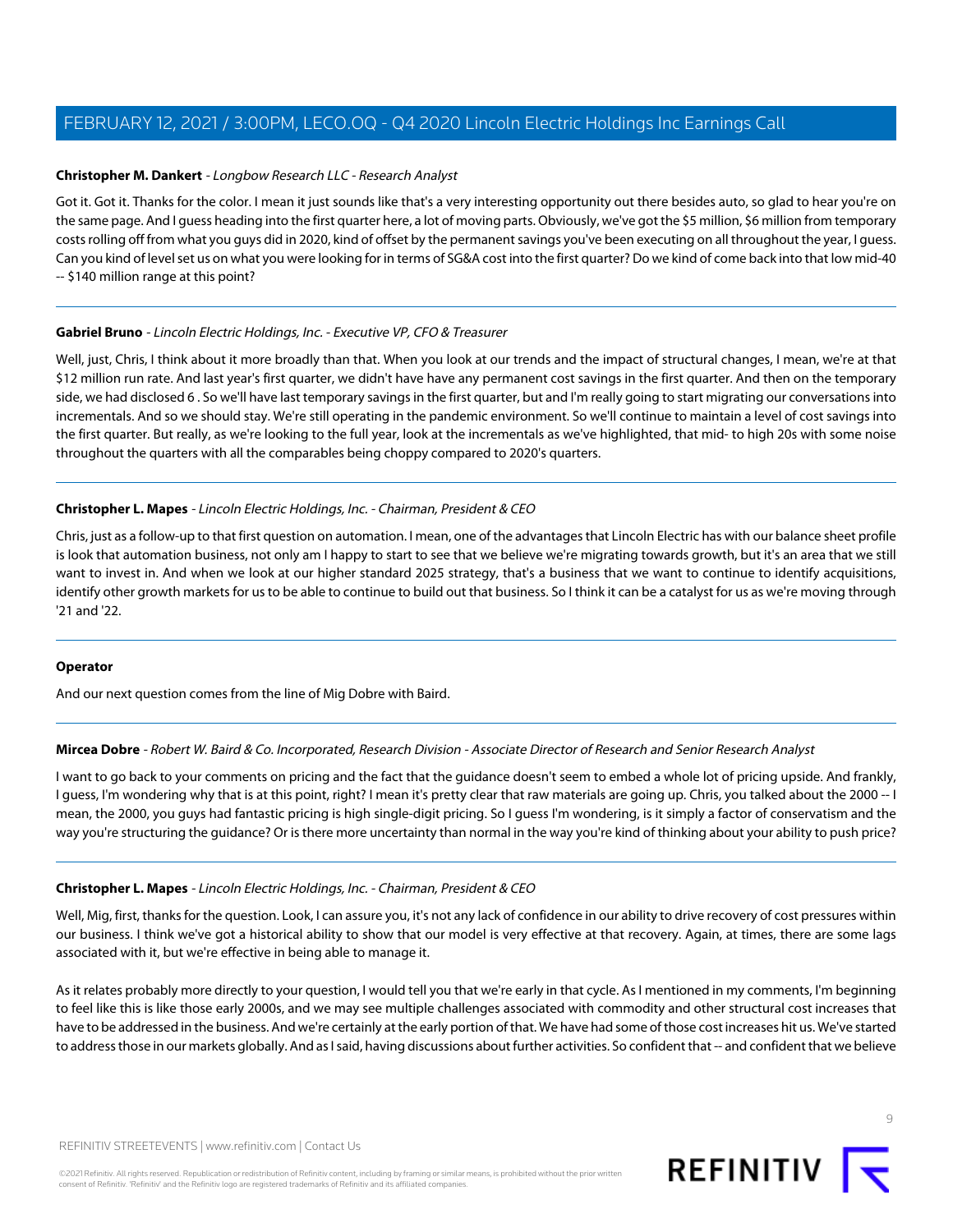we'll be able to recover those costs over the duration of 2021. But certainly not at a level to provide any guidance or discussion around the effectivity of that other than the confidence that we believe we'll be able to cover that cost increase as we're managing the business in 2021.

#### **Mircea Dobre** - Robert W. Baird & Co. Incorporated, Research Division - Associate Director of Research and Senior Research Analyst

Chris, but to clarify here maybe a bit. Is the competitive environment seems any different as far as you can assess it? Do you think your competitors are going to take a similar approach to you?

#### **Christopher L. Mapes** - Lincoln Electric Holdings, Inc. - Chairman, President & CEO

Look, I really have no idea. I have no concerns over our ability to execute on our strategy. From all of the information that I review out in the markets, everything from the steel market and public steel pricing and what we're seeing on ocean freight and air freight and the wage improvements, there will not be industrial companies that will be able to hide from the fact that there are inflationary pressures. So I'm not aware of there being any structural or dynamic changes in our markets from other times when we've had to address these issues.

And again, most importantly, great confidence in the Lincoln team and the Lincoln process and going out and being able to work with our customers and recover those costs in the business.

#### **Mircea Dobre** - Robert W. Baird & Co. Incorporated, Research Division - Associate Director of Research and Senior Research Analyst

Understood. And then my follow-up maybe for you, Gabe. So out of the \$88 million of cost savings in 2020, you outlined here that about \$54 million were temporary. As we're looking at this slide though, you're only kind of calling out \$25 million of -- or rather \$27 million of labor cost headwinds. How should we think about the rest of those temporary cost savings reverting? Is that baked into the guidance somehow? Or is that something that happens down the line in further years?

#### **Gabriel Bruno** - Lincoln Electric Holdings, Inc. - Executive VP, CFO & Treasurer

Yes, Mig. So that's really -- we will be responsive to how we see markets rebound, right? So that's why we anchored an incremental conversation aligned with group growth. Temporary savings as we go into second, third quarters and the anniversary, and we'll see the dynamic of how we restore that, which will be dependent on our activity in the markets. So that's why we come back to an incremental conversation with the volatility quarter-by-quarter that we saw in 2020.

**Mircea Dobre** - Robert W. Baird & Co. Incorporated, Research Division - Associate Director of Research and Senior Research Analyst

Okay. So on that, you have more control in terms of how those costs come back into the business and they're more volume-driven?

**Gabriel Bruno** - Lincoln Electric Holdings, Inc. - Executive VP, CFO & Treasurer

Yes, definitely.

#### **Operator**

And our next question comes from the line of Dillon Cumming with Morgan Stanley.

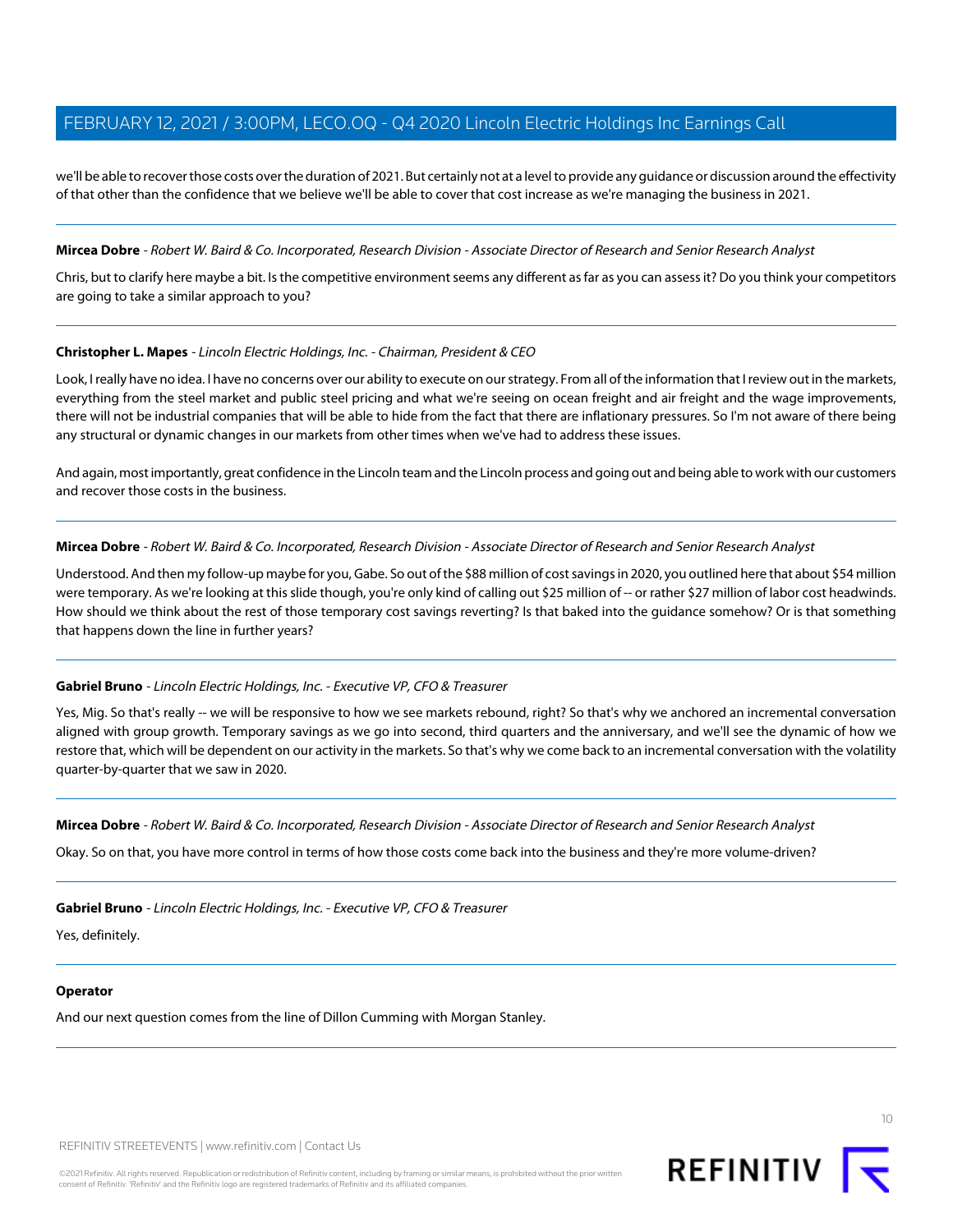#### <span id="page-10-0"></span>**Dillon Gerard Cumming** - Morgan Stanley, Research Division - Research Associate

I just wanted to start at a high level. Chris, you kind of alluded to the fact that you've seen several of these industrial cycles at this point. And I guess I just wanted to ask now that we're returning to an environment of year-over-year growth next year. How would you describe the breadth of kind of the recovery across your end market mix in this cycle versus other ones? And I guess I'm just looking at some of your comments in terms of energy being a bit weaker, construction that kind of saw a bit of a tone shift quarter-over-quarter. So I was wondering if you can talk about kind of how broad-based the recovery is that you're expecting in 2021?

#### **Christopher L. Mapes** - Lincoln Electric Holdings, Inc. - Chairman, President & CEO

Well, I think it's going to be broad. I mean, I think we're seeing -- I think when you hear from Lincoln Electric that we were talking about growth sequentially across all geographic regions and seeing a continued improvement across our segment base, that's a very positive statement. And as much as oil and gas -- we talk about oil and gas. Let's remember that oil and gas, as much as it's certainly not in a growing element of the business. We've seen stability in much of the marketplace. We've seen now oil stabilized out in the higher \$50 range per barrel. We've seen stability. There are some discussions around whether there'll be an increase in demand there as we start to see broader growth across the markets. So I wouldn't want to imply that, that market is compressing. It's just probably not migrating in the way that we would like to see it from a growth perspective.

I think you're going to see a real push in heavy industries. I think that we're at a point in the cycle for reinvestment in mining, in ag, in construction. We are not talking about in today about whether there will be an infrastructure package in the U.S., which would be yet another catalyst associated with potential growth.

But when I look at the business, I see geographic growth. I see multiple segments that are moving positively. I've seen 2 or 3 quarters of sequential improvement. Those are the dynamics that when I see those things lead me to confidently talk about the fact that it's a pretty broad base of growth verticals that should support our perspective on organic growth for 2021.

#### **Dillon Gerard Cumming** - Morgan Stanley, Research Division - Research Associate

Okay. Great. That's helpful, Chris. and then maybe switching over to the balance sheet real quick. 2020, I think, represented the first year in a while since next several years that you hadn't kind of completed any M&A, which is certainly understandable. But I guess, in the context of some of the 2021 capital allocation priorities you laid out, it didn't look like M&A was kind of one of the top 3 priorities that you mentioned. So I guess and thinking about next year. Can you just talk a little bit about your willingness to maybe revisit M&A? Is that still going to be part of the strategy? And are you kind of seeing attractive opportunities out in the marketplace today?

#### **Christopher L. Mapes** - Lincoln Electric Holdings, Inc. - Chairman, President & CEO

Yes, Dillon, I would share with you that M&A is always at the top of our capital allocation strategy. So we obviously want to have the capital to invest within our business. We're very committed to our dividend for our shareholders. But before we get into capital allocation vehicles like share repurchases or other items, let me assure you, we are always looking for acquisitions. And our higher standard 2025 strategy specifically discusses our ability to execute on quality acquisitions that bring more solutions to our marketplace. And we're actively looking. We haven't slowed down any of that process even during the pandemic. But as you can imagine, that level of disruption has some individuals who might have thought that they were wanting to migrate forward and change their business by selling their business might have paused. But we're actively engaged with all of our businesses within Lincoln Electric and looking for those solutions and would love to execute on some acquisitions in 2021.

#### **Operator**

And our next question comes from the line of Walter Liptak with Seaport Global.

REFINITIV STREETEVENTS | [www.refinitiv.com](https://www.refinitiv.com/) | [Contact Us](https://www.refinitiv.com/en/contact-us)

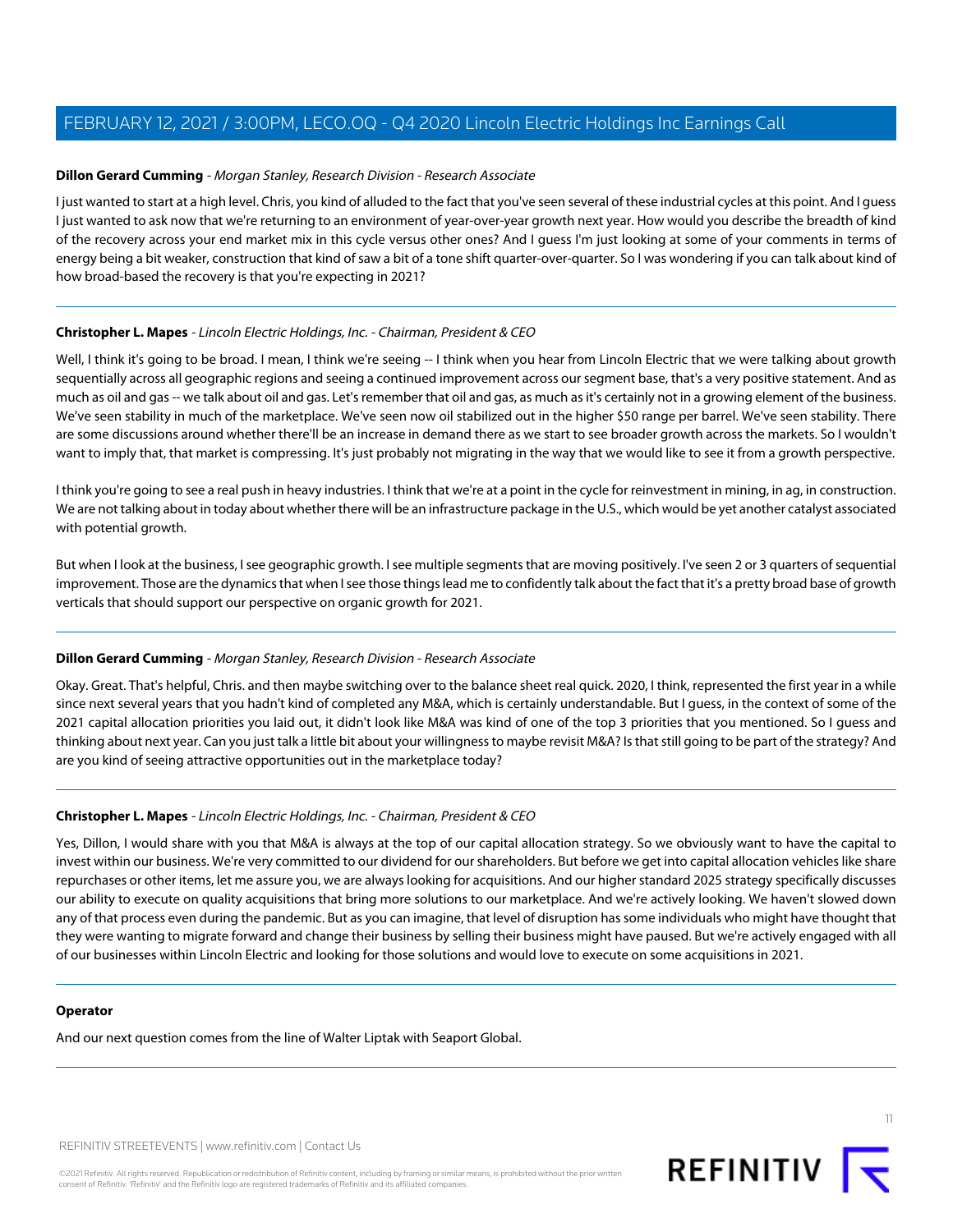#### <span id="page-11-0"></span>**Walter Scott Liptak** - Seaport Global Securities LLC, Research Division - MD & Senior Industrials Analyst

I wanted to ask about just some of the recent trends in automation, as we turn the calendar, some capital budgets could be picking up. And I wonder what the orders for automation look like early in the year?

#### **Christopher L. Mapes** - Lincoln Electric Holdings, Inc. - Chairman, President & CEO

Yes. Well, we agree with you that what I read out there on the capital spending side, I believe we are going to see some improvements in capital spending in 2021. Again, the order trends were very favorable as they migrated into Q4, we've talked about that. We've seen broad consistent improvement across our demand portfolio as we're entering into 2021. We've not broken out any particular region or business as we're talking about that, just that we've continue to see improvements in those demand trends. But I believe all the catalysts for there continue to be investments in automation are there. Our business is well positioned and believe that we are starting to see and should start to see really a structural improvement in growth in that area of our business as we're moving into 2021.

#### **Walter Scott Liptak** - Seaport Global Securities LLC, Research Division - MD & Senior Industrials Analyst

Okay. All right. And kind of in a similar thought on the channel inventory. I wonder if we're starting to see the distributors build back some inventory? It sounds like you're building some safety stock in working capital. I wonder if you're starting to see that in the channel yet?

#### **Christopher L. Mapes** - Lincoln Electric Holdings, Inc. - Chairman, President & CEO

Yes, I can't necessarily point, Walt, that we're seeing it yet. I think there's still a lot of disruption in the supply chain. There could be pockets of it, but I can't say broadly that necessarily that has started to occur. But we made a strategic decision back in March of 2020 as we were starting to get more visibility into the challenges of COVID-19 and the pandemic. And globally, back in March, we told our teams to ensure that they made product if we had individuals and the components there to be able to make our products and increase our inventory levels. And I continue to support that strategy. I think that helped us minimize issues for our customers.

As Gabe said, yes, we're entering 2021 with a higher inventory per day level than what we have historically. But I think that's a good utilization of our balance sheet in the market right now. And as this demand moves back into the marketplace, and if there are challenges with the supply chains, Lincoln Electric will be in a better position to be able to execute on our strategy and service our customers.

#### **Walter Scott Liptak** - Seaport Global Securities LLC, Research Division - MD & Senior Industrials Analyst

Okay. Yes, it makes sense. I wanted to ask too about the share repurchase. And I may have missed this, but can you review with us the size of the authorization that you have for share repurchase?

#### **Gabriel Bruno** - Lincoln Electric Holdings, Inc. - Executive VP, CFO & Treasurer

We have total about 11.5 million of shares authorized. And we'll be in the market as we had sort of not suspended in terms of share repurchases, our maintenance level of spend is somewhere around \$50 million. And so that's part of our capital allocation strategy, and we'll remain disciplined with that.

#### **Walter Scott Liptak** - Seaport Global Securities LLC, Research Division - MD & Senior Industrials Analyst

Okay. Does that mean you'll be opportunistic? Or do you think you'll be in the market that this year will be a bigger year for buybacks?

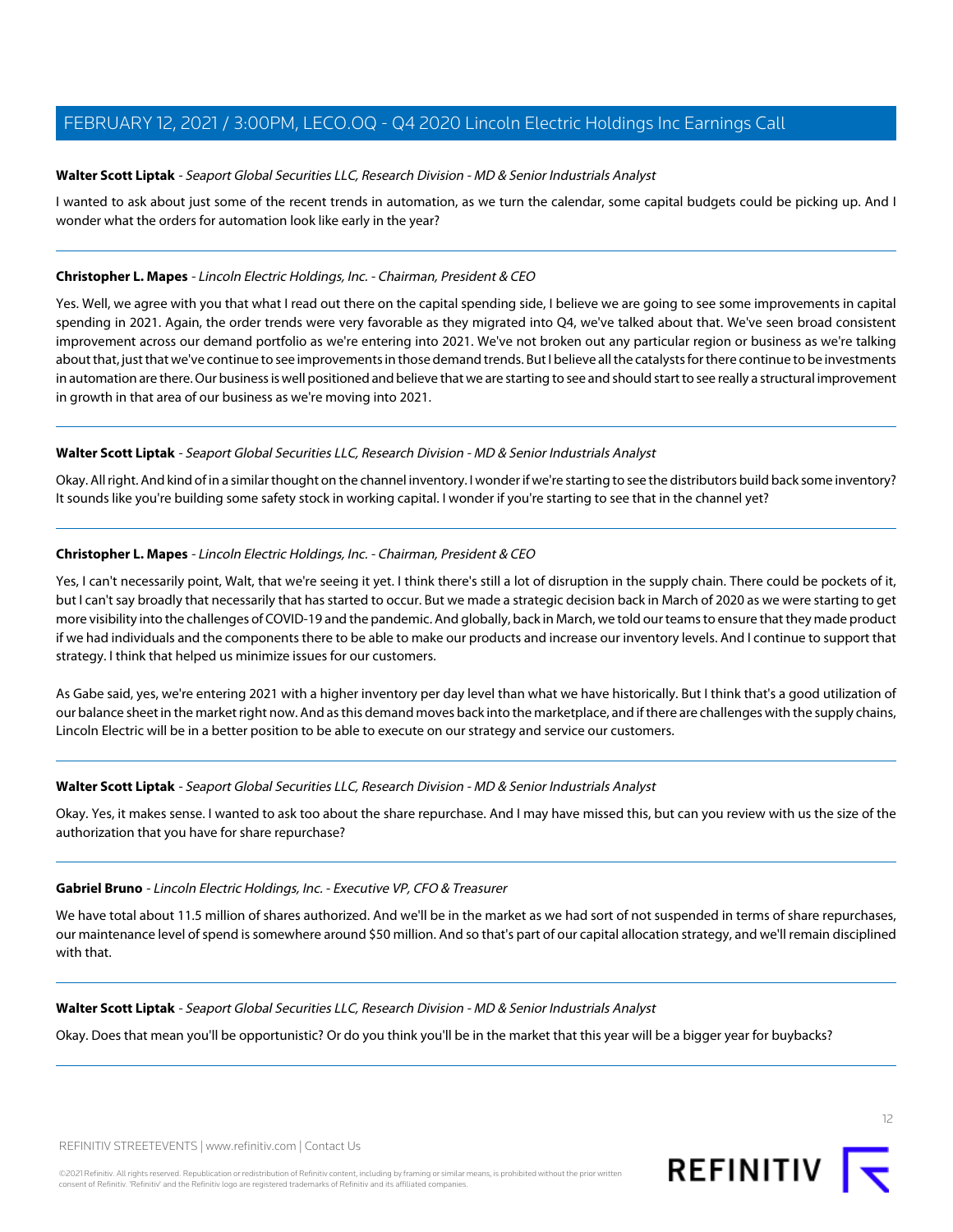#### **Christopher L. Mapes** - Lincoln Electric Holdings, Inc. - Chairman, President & CEO

Yes. Well, we're really not targeting a particular amount. And part of it has to go with an earlier question. I really want to make sure that we're looking at allocating our capital towards acquisitions. And as we are doing that, and hopefully, we're executing that in 2021, we can apply more of that capital towards that. We certainly will be back in the marketplace from a share repurchase perspective. I certainly would expect us to be at a minimum out there, making sure that we don't have dilution relative to the incentive compensation, utilization of shares. But we're not targeting a particular amount as it relates to our 2021 budget. Again, expecting and wanting to execute on more acquisitions and investments in the business as we're moving through the year.

#### **Operator**

<span id="page-12-0"></span>And our last question comes from the line of Steve Barger with KeyBanc Capital Markets.

#### **Robert Stephen Barger** - KeyBanc Capital Markets Inc., Research Division - MD and Equity Research Analyst

Chris, appreciate the comments on general growth and specific international improvements. Just looking at margin there, it's been around 6% for quite a few years. So is the walk to double digit, a steady progression from here of, say, 100 basis points per year or more of a step function as volume picks up, to the point where you could get there in 2022, maybe?

#### **Christopher L. Mapes** - Lincoln Electric Holdings, Inc. - Chairman, President & CEO

Look, I think that -- I would say 2 things, Steve. One is I would point you back towards our Harris business. So when we were in front of our investors several years ago, we said we were going to make steady, consistent, structural improvements to that business to improve that margin profile. And that was more of a year-over-year improvement in the business, and we executed on that. And I think that business is a high-performing operation for us now in the Lincoln Electric portfolio.

As I think about our international business, I would tell you, in the short term, over the next 24 to 36 months, I'm actually looking for a little bit more of a step change because of some of the aggressive structural actions that we've taken in that business. But then I think what you'll see from us is then very quickly getting into a consistent -- I think about it as kind of an operational flywheel approach where, quite frankly, we're just making that business a little bit better every year. So it's almost a little bit of a hybrid approach. I do think we have a little step opportunity in the business over the next 24 to 36 months. But then I think you'll see us generating consistent improvement in that portfolio longer-term when we get it to our longer-term targets for the international business.

#### **Robert Stephen Barger** - KeyBanc Capital Markets Inc., Research Division - MD and Equity Research Analyst

Got it. And part of the higher standard 2025 strategy is to expand differentiated solutions. When you think about that organically, is that primarily driving efficiency or output quality into existing products? Or does the R&D group have anything that's truly new or something that can get you into a new category?

#### **Christopher L. Mapes** - Lincoln Electric Holdings, Inc. - Chairman, President & CEO

I would tell you both, Steve. I think that there's an opportunity for you to enhance the solutions that are currently there as our customers continue to identify other ways that they're looking to make improvements in their fabrication technologies. But if you also just look very quickly even at the last year or 2 at Lincoln Electric, look, we brought some new solutions to the marketplace, whether that's our HyperFill product, which is new twin wire technology that really no one else in the world is operating or new pipe fab product that we brought to the marketplace. I could go down a list of new solutions that are there. And let's not forget, and it's in the very, very early innings.

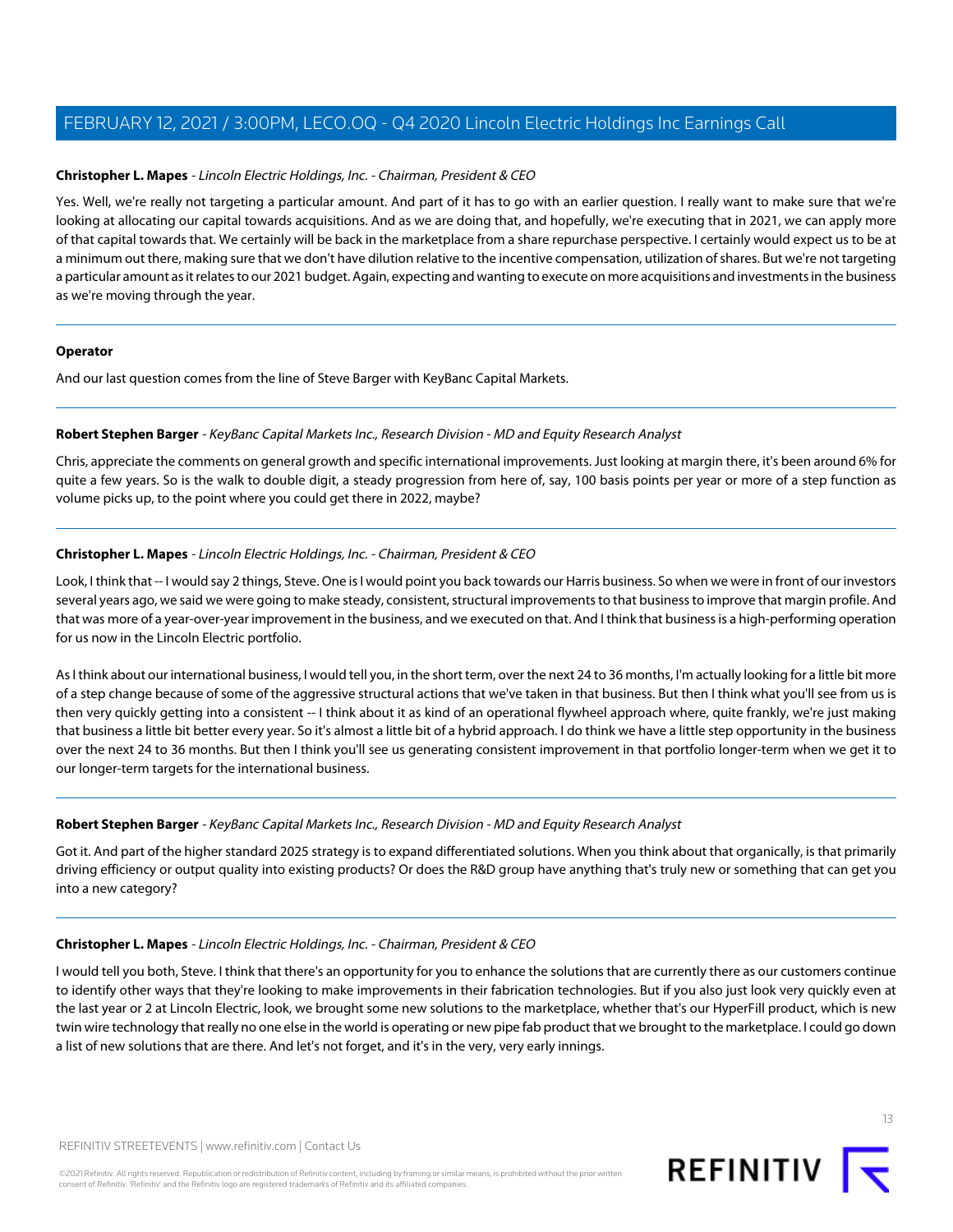But we're investing in that additive space for something that I believe can be important to the business, whether that's 2, 3 or 5 years out. So we've got an R&D strategy to not only enhance current technologies but identify new solutions as well as potential longer-term breakthrough solutions that might allow us to continue to migrate into other markets.

Look, as a very small side comment, one of the exciting things about our additive business, which is still very, very small inside of Lincoln Electric, very de minimis from a revenue basis. But quite frankly, recently, we've had some very interesting products and solutions that we've been delivering into the space market. A market that, quite frankly, we had very little visibility to over the last few years. Again, that's a really small piece of the business. But as it relates to your question, where we're trying to develop solutions and processes to enter into other spaces or other areas of markets.

#### **Robert Stephen Barger** - KeyBanc Capital Markets Inc., Research Division - MD and Equity Research Analyst

That's really great detail. And then, well, I guess, as you transition back to growth in '21, are there any other takeaways you have from the automation and how that performed in the downturn anything you can do to mitigate cyclicality there?

#### **Christopher L. Mapes** - Lincoln Electric Holdings, Inc. - Chairman, President & CEO

So I think there are some things Mike Whitehead, who runs that business for us is doing a really nice job of trying to leverage across that portfolio. So one of the things that we've seen is that, quite frankly, when we have large projects, how can we ensure that we have the processes and tools in place for our controls engineers to be able to work on multiple projects across multiple businesses at any point in time. How can we ensure that as we're servicing our customers, we're also leveraging the various groups within Lincoln Electric. I was at an automation site just in the last 6 months, and we had 4 or 5 of our automation businesses that had resources at that site, working with that customer on the solution. That wouldn't have been that way a few years ago. So some of those things are certainly emerging.

I know Mike and his team have some other ideas to continue to make improvements in the automation business to minimize the impacts that we can have in the cycle. But I'll also share, Steve, that when I think of that automation business, because of the criticality of some of the human capital requirements unique to automation that when I think about the business, it's always going to be the 1 that probably performs a little bit more challenged than a down economic cycle versus consumable versus equipment. But we have made improvements and think we can make some more improvements as we're moving that business forward.

#### **Robert Stephen Barger** - KeyBanc Capital Markets Inc., Research Division - MD and Equity Research Analyst

Understood. And since I'm last on the call, I'll just squeeze one more in. Gabe, going back to the organic framework above high single digits, much easier comp in the Americas. And obviously, some of the positives from automation that we've talked about. Should we expect that translates into double-digit growth in the Americas versus a single-digit for international? Or just how should we frame up growth in the 2 segments?

#### **Gabriel Bruno** - Lincoln Electric Holdings, Inc. - Executive VP, CFO & Treasurer

Steve, I'd like to just stick to the consolidated view on our organic increases. And yes, you're right that the automation improvements that we kind of see in mid-2021 will provide us some upside within the Americas segment, but we want to stick to that overall framework.

#### **Operator**

This does conclude the question-and-answer session. And I would like to turn the call back to Gabe Bruno for closing remarks.